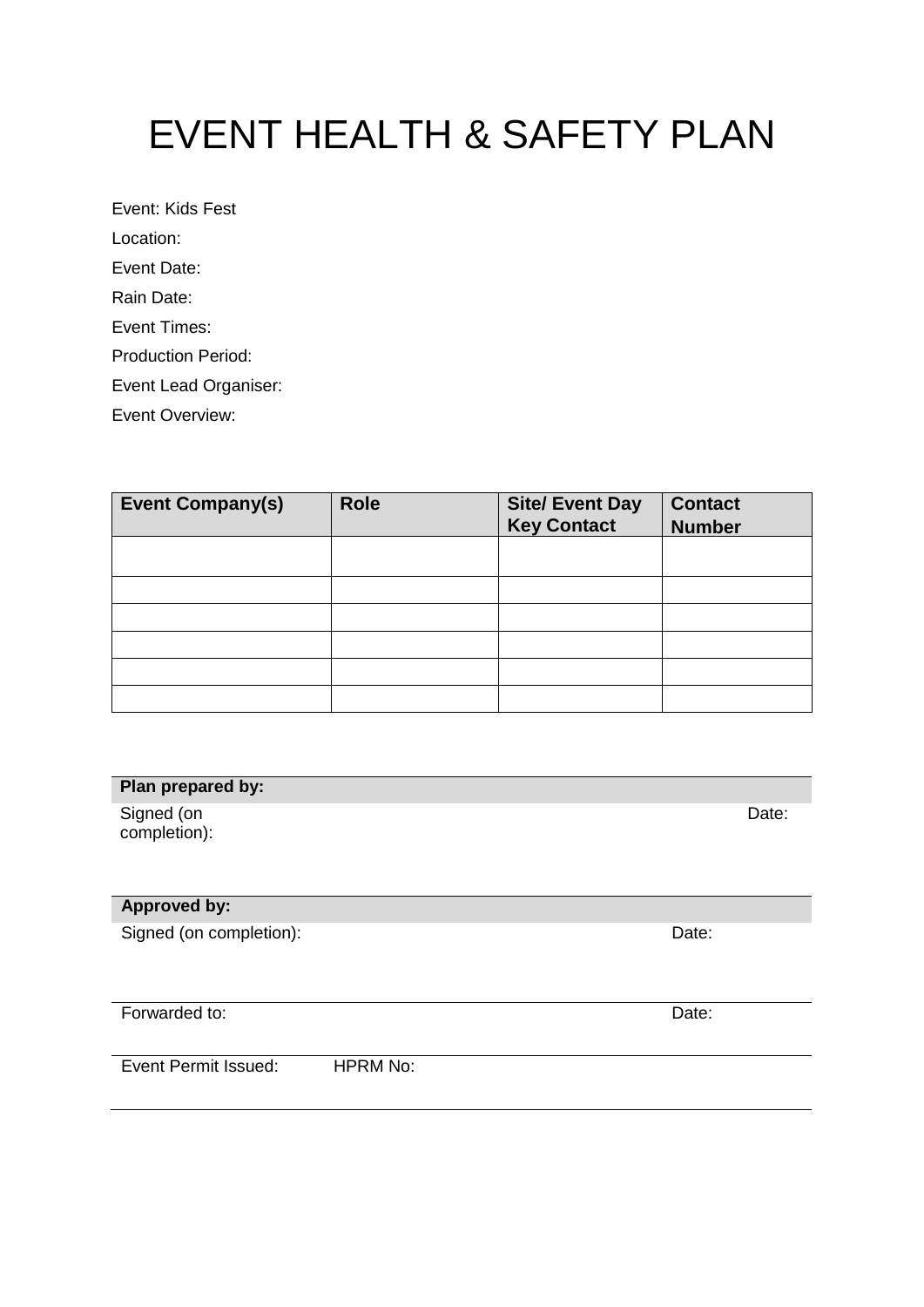## **EVENT SYNOPSIS**

## **EVENT DESCRIPTION**

**Outline Schedule** 

**AUDIENCE**

**EVENT MANAGEMENT**

Event Management is as follows:

**SPECIAL CONSIDERATIONS**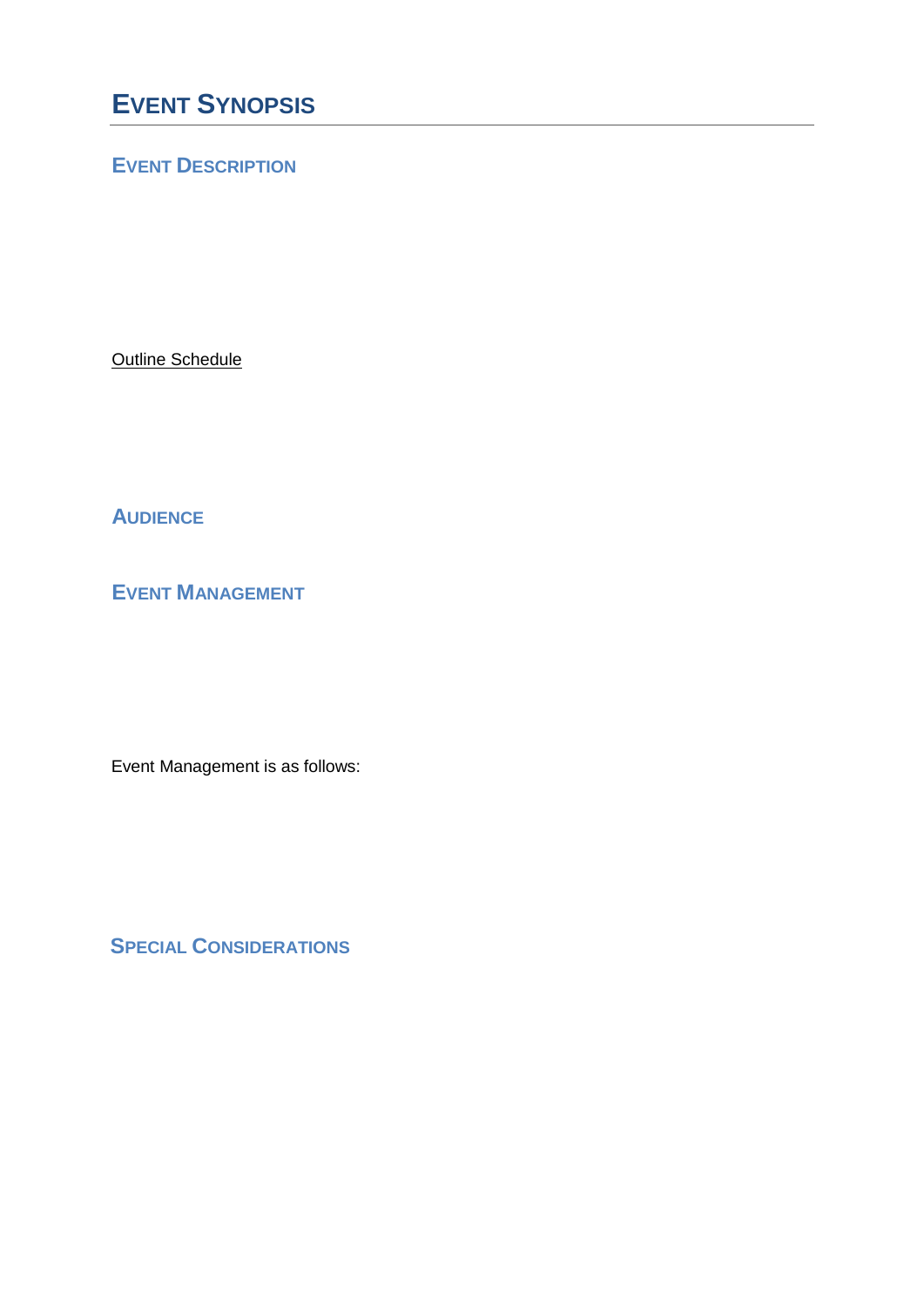## **SMALL EVENTS – REQUIRED APPENDICES**

 $\Box$ 

 $\Box$ 

**Appendix: Contact List** 

**Appendix: Emergency Response Plan (including Evacuation Plan)** 

**Appendix: Production Schedule**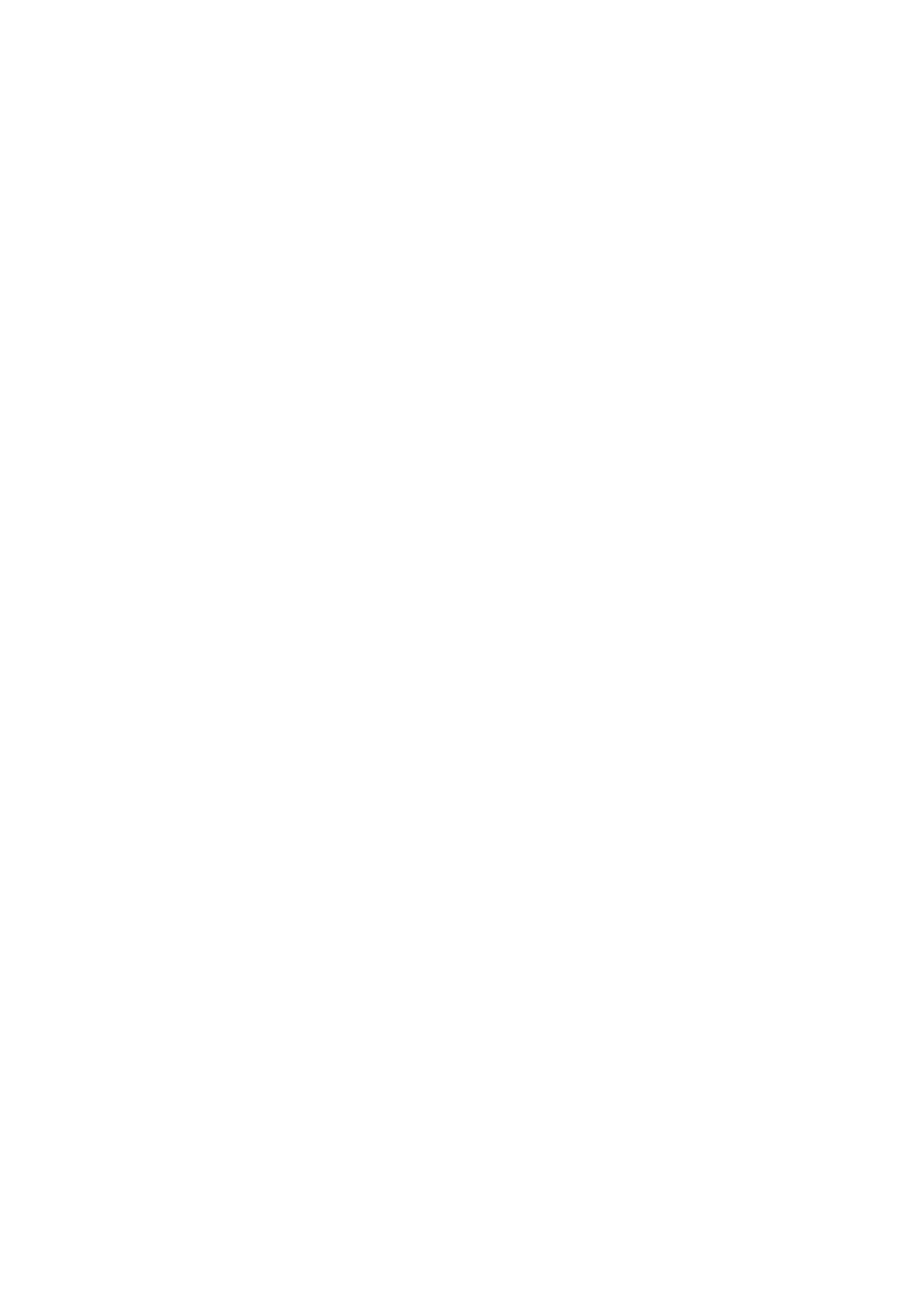## **GENERAL SITE RISK ASSESSMENT**

| <b>CONTROL MEASURES</b>                                      |                 |
|--------------------------------------------------------------|-----------------|
| HAZARD - eg:<br><b>AT RISK</b><br>Responsible<br><b>Risk</b> | <b>Required</b> |
| Falling objects                                              |                 |
|                                                              |                 |
|                                                              |                 |
| Equipment &                                                  |                 |
| infrastructure                                               |                 |
|                                                              |                 |
| Fire                                                         |                 |
|                                                              |                 |
|                                                              |                 |
| <b>Ground Conditions</b>                                     |                 |
|                                                              |                 |
|                                                              |                 |
| Tripping / Slipping                                          |                 |
|                                                              |                 |
|                                                              |                 |
| Uneven surfaces                                              |                 |
|                                                              |                 |
|                                                              |                 |
| Sharp objects                                                |                 |
|                                                              |                 |
|                                                              |                 |
| Food poisoning                                               |                 |
|                                                              |                 |
|                                                              |                 |
| Overcrowding                                                 |                 |
|                                                              |                 |
|                                                              |                 |
| Medical                                                      |                 |
|                                                              |                 |
|                                                              |                 |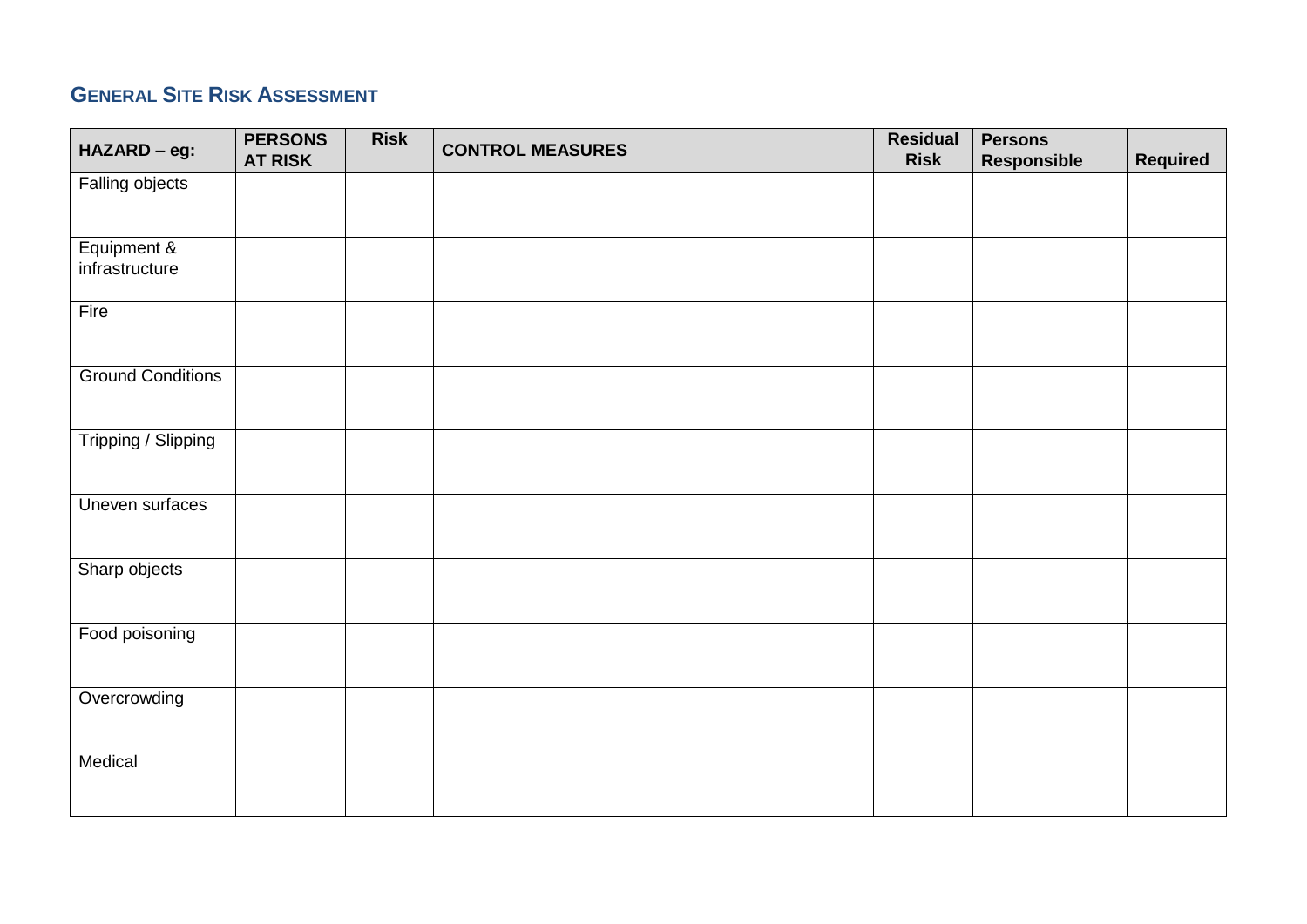| HAZARD - eg:   | <b>PERSONS</b><br><b>AT RISK</b> | <b>Risk</b> | <b>CONTROL MEASURES</b> | <b>Residual</b><br><b>Risk</b> | <b>Persons</b><br>Responsible | <b>Required</b> |
|----------------|----------------------------------|-------------|-------------------------|--------------------------------|-------------------------------|-----------------|
| Traffic        |                                  |             |                         |                                |                               |                 |
|                |                                  |             |                         |                                |                               |                 |
| Car Parking    |                                  |             |                         |                                |                               |                 |
| Cables & Leads |                                  |             |                         |                                |                               |                 |
|                |                                  |             |                         |                                |                               |                 |
|                |                                  |             |                         |                                |                               |                 |